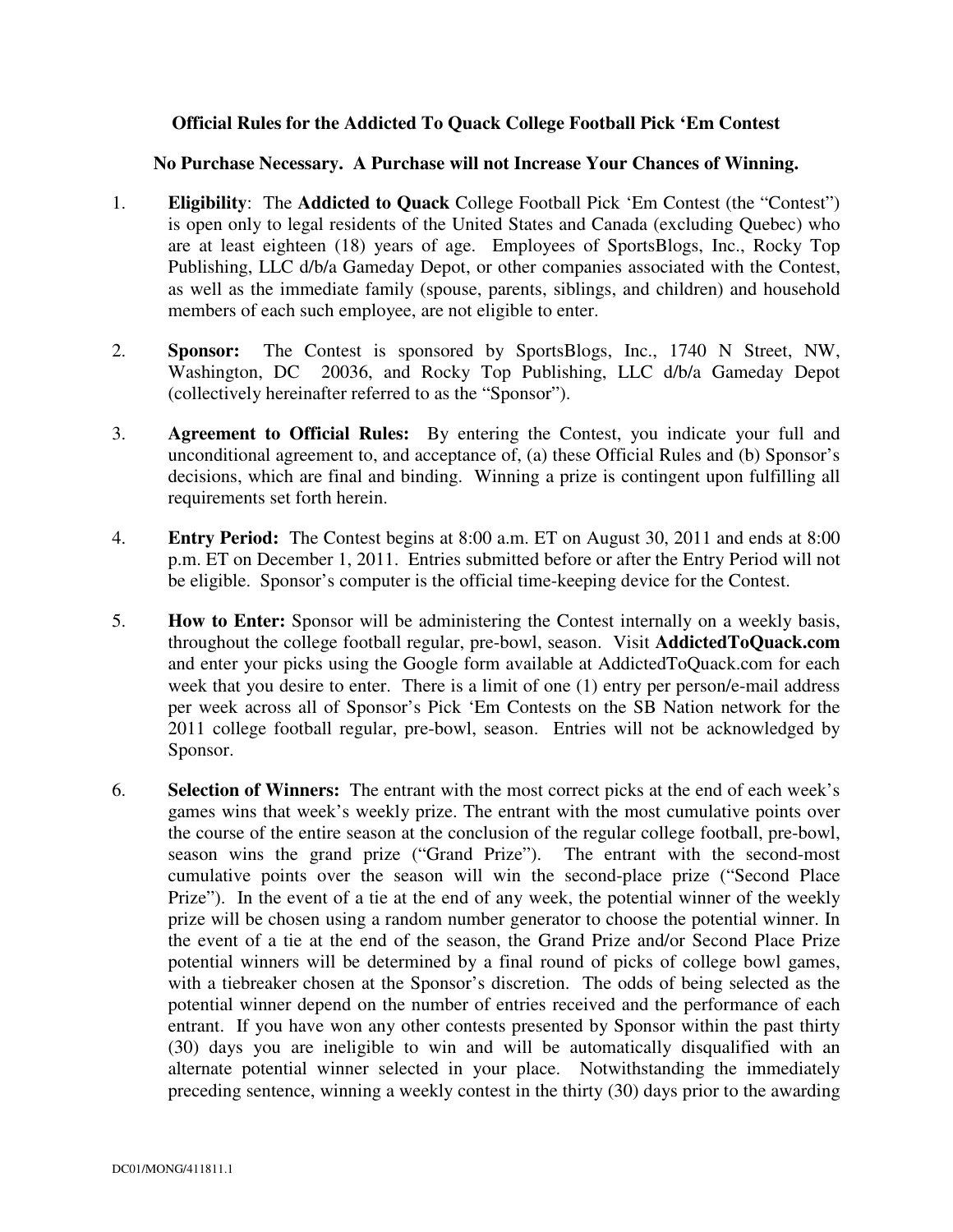of the Grand Prize or Second Place Prize at the end of the season will not preclude an entrant from also winning the Grand Prize or Second Place Prize.

- 7. **Notification and Requirements of Potential Winners**: Sponsor will attempt to notify potential winners within three (3) business days of the date of selection. If a potential winner does not respond within three (3) business days after the notice is sent, the Sponsor will select an alternate potential winner in his/her place according to the Judging Criteria. Only three (3) alternate potential winners will be contacted. Except where prohibited, a potential winner may be required to complete and return an affidavit of eligibility and liability/publicity release. If a potential winner is a minor, his/her parent or legal guardian will be required to sign the documents on his/her behalf. If a potential winner fails to sign and return these documents within the required time period, an alternate potential winner may be selected in his/her place according to the Judging Criteria. Only three (3) alternate potential winners may be contacted.
- 8. **Prize(s):** Each winner of a weekly prize will receive one (1) gift certificate from Gameday Depot with an approximate retail value of ten USD (\$10 USD), nine CAD (\$9 CAD) via coupon code by email. The Grand Prize winner will receive a prize from Addicted to Quack in the form of one (1) Oregon Duck Jersey with an approximate retail value of eighty USD (\$80 USD), seventy-eight CAD (\$78 CAD). The Second Prize Winner will receive one (1) gift certificate from Gameday Depot with an approximate retail value of fifty USD (\$50 USD), forty-nine CAD (\$49 CAD) via coupon code by email. A winner is responsible for paying any applicable income taxes and any and all other costs and expenses not listed above. Any prize details not specified above will be determined by Sponsor in its sole discretion. A prize may not be transferred and must be accepted as awarded. You may not request cash or a substitute prize; however, Sponsor reserves the right to substitute a prize with another prize of equal or greater value if the prize is not available for any reason, as determined by Sponsor in its sole discretion.
- 9. **General Conditions:** In the event that the operation, security, or administration of the Contest is impaired in any way for any reason, including, but not limited to fraud, virus, or other technical problem, Sponsor may, in its sole discretion, either: (a) suspend the Contest to address the impairment and then resume the Contest in a manner that best conforms to the spirit of these Official Rules; or (b) award the prize(s) according to the procedures set forth above from among the eligible entries received up to the time of the impairment. Sponsor reserves the right in its sole discretion to disqualify any individual it finds to be tampering with the entry process or the operation of the Contest or to be acting in violation of these Official Rules or in an unsportsmanlike or disruptive manner. Any attempt by any person to undermine the legitimate operation of the Contest may be a violation of criminal and civil law, and, should such an attempt be made, Sponsor reserves the right to seek damages from any such person to the fullest extent permitted by law. Failure by Sponsor to enforce any term of these Official Rules shall not constitute a waiver of that provision. Proof of sending any communication to Sponsor by mail shall not be deemed proof of receipt of that communication by Sponsor. In the event of a dispute as to any online entry, the authorized account holder of the e-mail address used to enter will be deemed to be the participant. The "authorized account holder" is the natural person who is assigned to an email address by an Internet access provider, online service